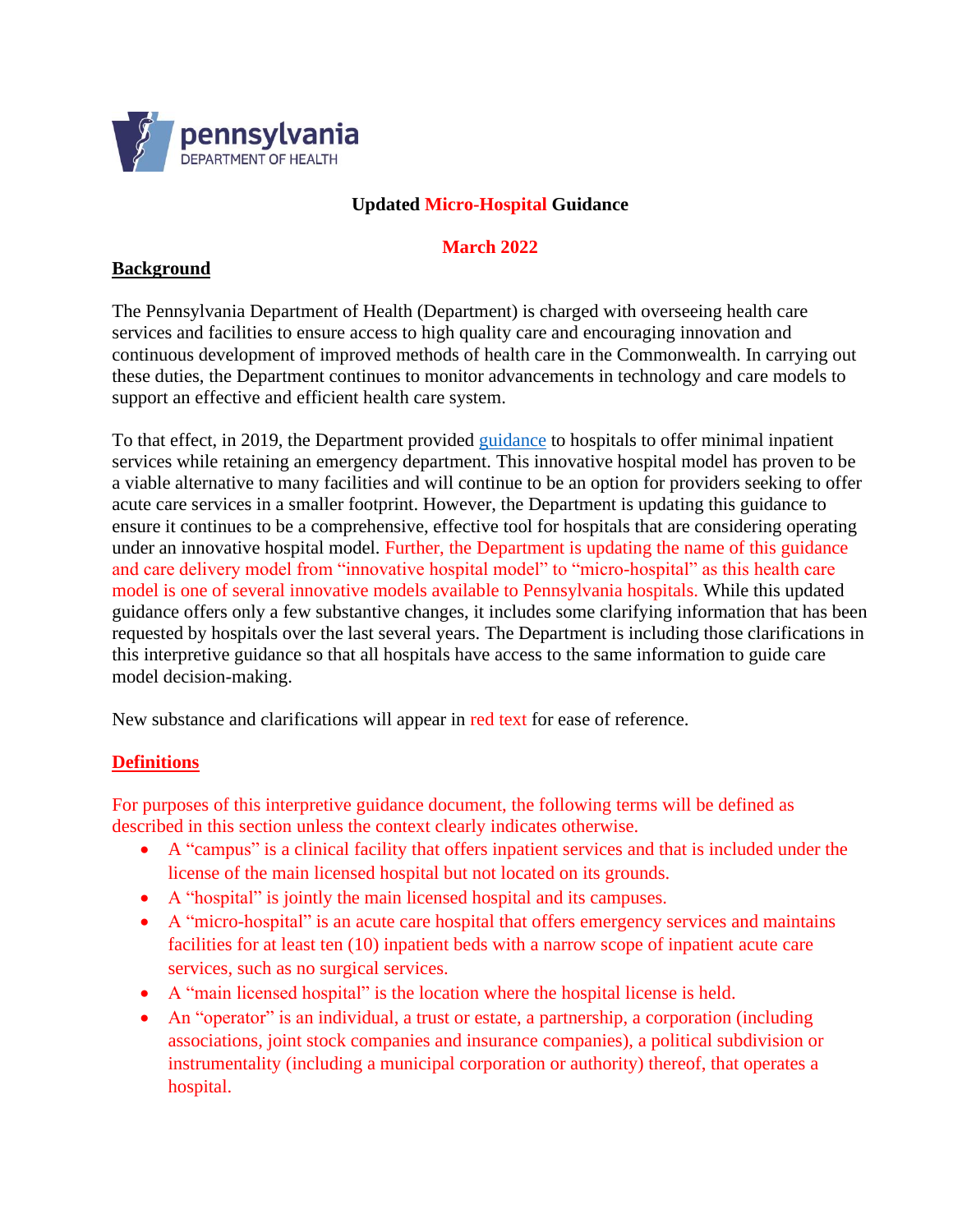

**Hospitals are required to maintain full or substantial compliance with all applicable regulations. The purpose of this document is to provide interpretive guidance to hospitals on compliance with the regulations in the context of a micro-hospital model and is not an exhaustive list of regulatory requirements. Please contact your Division of Acute and Ambulatory Care (DAAC) Field Office if you have questions that are not addressed by the guidance provided below.** 

An operator of a micro-hospital shall:

- Maintain at least (ten) 10 inpatient acute care beds with at least one room being an airborne infection isolation room.1 For purposes of this guidance, maintaining inpatient beds means that the beds are equipped with appropriate physical resources and staffed with appropriate personnel to meet the needs of patients. Inpatient beds may be used for patients on observation status and for patients admitted and receiving acute care services.
- Ensure imaging services are available on-site, including, at a minimum, general radiography (Xray) and Computer Tomography (CT).2 Imaging services shall be offered in accordance with 28 Pa. Code Ch. 127 (relating to radiology services).
- Develop and implement methods for safe transfer of patients requiring services not provided at the hospital3, which shall include:
	- o The development and implementation of transfer policies and procedures. Policies and procedures and their implementation shall be in accordance with Emergency Medical Treatment and Labor Act (EMTALA), 42 U.S.C. §§ 1395dd(a)-(i)4.
	- o Transfer agreements with all nearby hospitals that are able to render care to patients who are likely to require services of a nearby hospital because the services cannot be provided by an innovative hospital model.

<sup>1</sup> 28 Pa. Code §§ 101.31(9)(i) and 117.13.

<sup>2</sup> The 2019 guidance stated that onsite imaging services were to include Magnetic Resonance Imaging (MRI). The Department has determined that onsite MRI at all micro-hospital models is not necessary to preserve patient safety and high quality care and is no longer interpreting on-site MRI as a minimum requirement for a hospital to offer limited emergency services per 28 Pa. Code § 117.13 (2). However, this analysis extends only to compliance with 28 Pa. Code §101.31(9)(iii) as it relates to emergency services. An onsite MRI may be a required diagnostic service to meet the medical and nursing needs of the patients within the scope of other services provided by the hospital.

<sup>3</sup> 28 Pa. Code § 105.22(b)(1) and 105.24

<sup>4</sup> The Department will no longer require hospitals operating under the micro-hospital model to post a list of services provided at the facility. Because hospitals are required to comply with applicable federal law, 28 Pa. Code § 103.4 (3), in accordance with EMTALA, hospitals will need to perform a medical screening exam for every patient that presents at the emergency department and stabilize and transfer, as applicable, regardless of whether the hospital can ultimately treat the patient's underlying condition. For this reason, the list of services is no longer considered to be a necessary informational tool for patients to receive high quality care.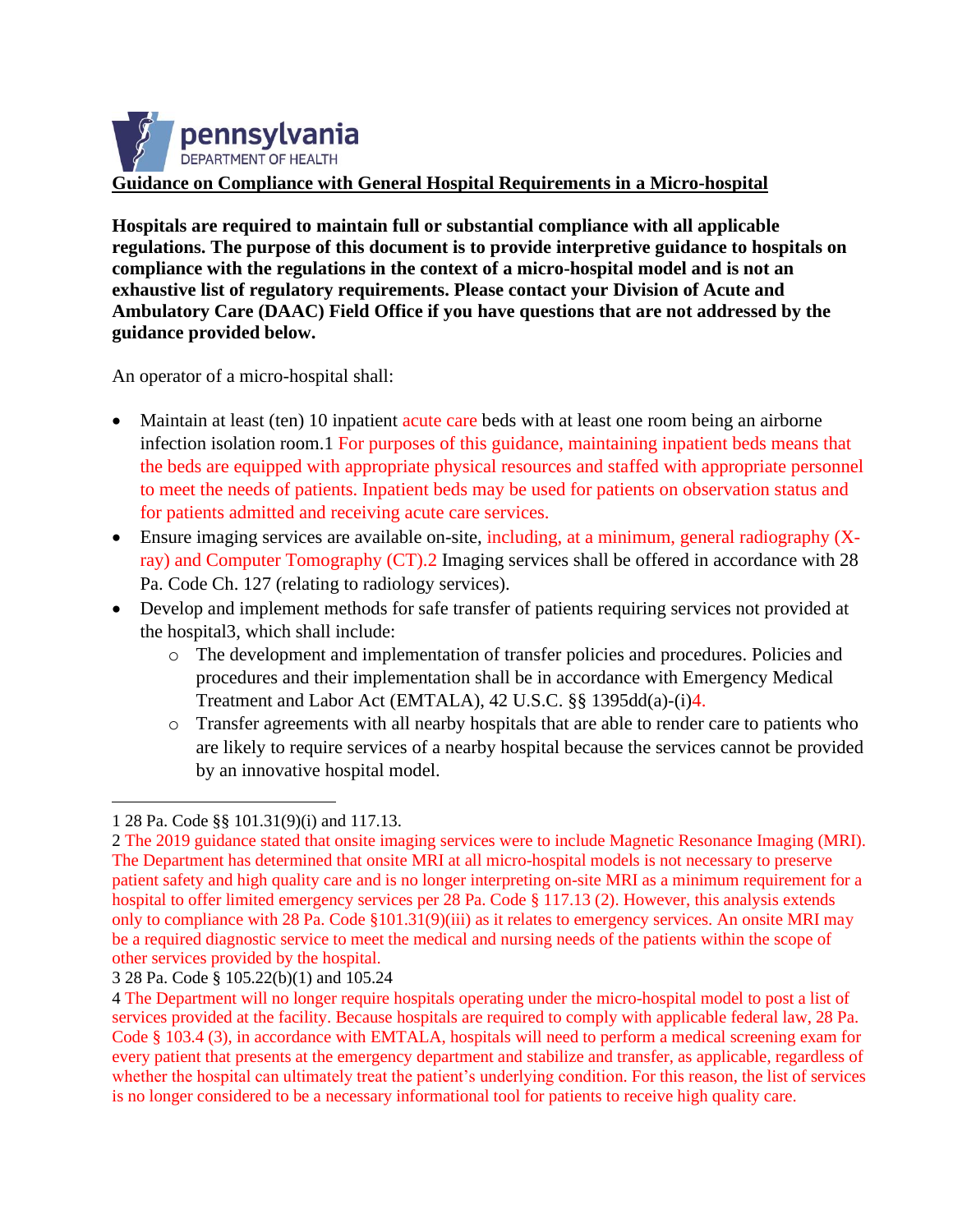

- o A prohibition on transfers that jeopardize the health or safety of a patient or cause an unnecessary delay in care.
- Develop and implement an emergency plan as set forth at 28 Pa. Code Ch. 151 (relating to fire, safety, and disaster services) and 42 CFR 483.73 (relating to conditions of participation: emergency preparedness).
- Ensure at least one physician and one registered nurse are on-site at all times and additional medical staff, practitioners, and nursing staff are on-site as needed to meet the needs of admitted patients and patients on observation status.

### **Guidance on Compliance with Chapter 117 (relating to emergency services) in a Microhospital**

The operator of a micro-hospital must demonstrate that it maintains compliance with emergency service requirements as set forth at 28 Pa. Code Ch. 117 (relating to emergency services) at all times, including:

- Ensuring services are available 24 hours a day, 7 days a week.
- Development and implementation of policies and procedures pursuant to 28 Pa. Code 117.41 (relating to emergency patient care) that reflect the unique circumstances of the microhospital.
- Maintaining a minimum of ten treatment rooms in the emergency department. The treatment rooms shall be staffed and equipped to meet the needs of patients presenting at the emergency department. The rooms shall, at a minimum, be comprised of:
	- o An obstetrics/gynecology examination/treatment room.
	- o A pediatric examination/treatment room.
	- o A trauma/emergency stabilization treatment room.
	- o A psychiatric/behavioral health examination/treatment room, if there is no inpatient medical psychiatric room in the hospital.
- Ensuring at least one physician and one registered nurse qualified by experience in emergency care are in the emergency department at all times and additional medical staff, practitioners, and nursing staff are on-site and available as needed to meet the needs of patients.

#### **Guidance on Operating a Campus as a Micro-hospital**

Unless the hospital satisfies the eligibility criteria to operate an outpatient emergency department, an operator of a campus that offers emergency services on-site shall independently satisfy5 the requirements outlined in this guidance, including offering inpatient acute care services on-site, except that:

<sup>5</sup> The campus cannot rely on services, rooms, equipment, staff, or supplies at the main licensed hospital to satisfy these requirements.